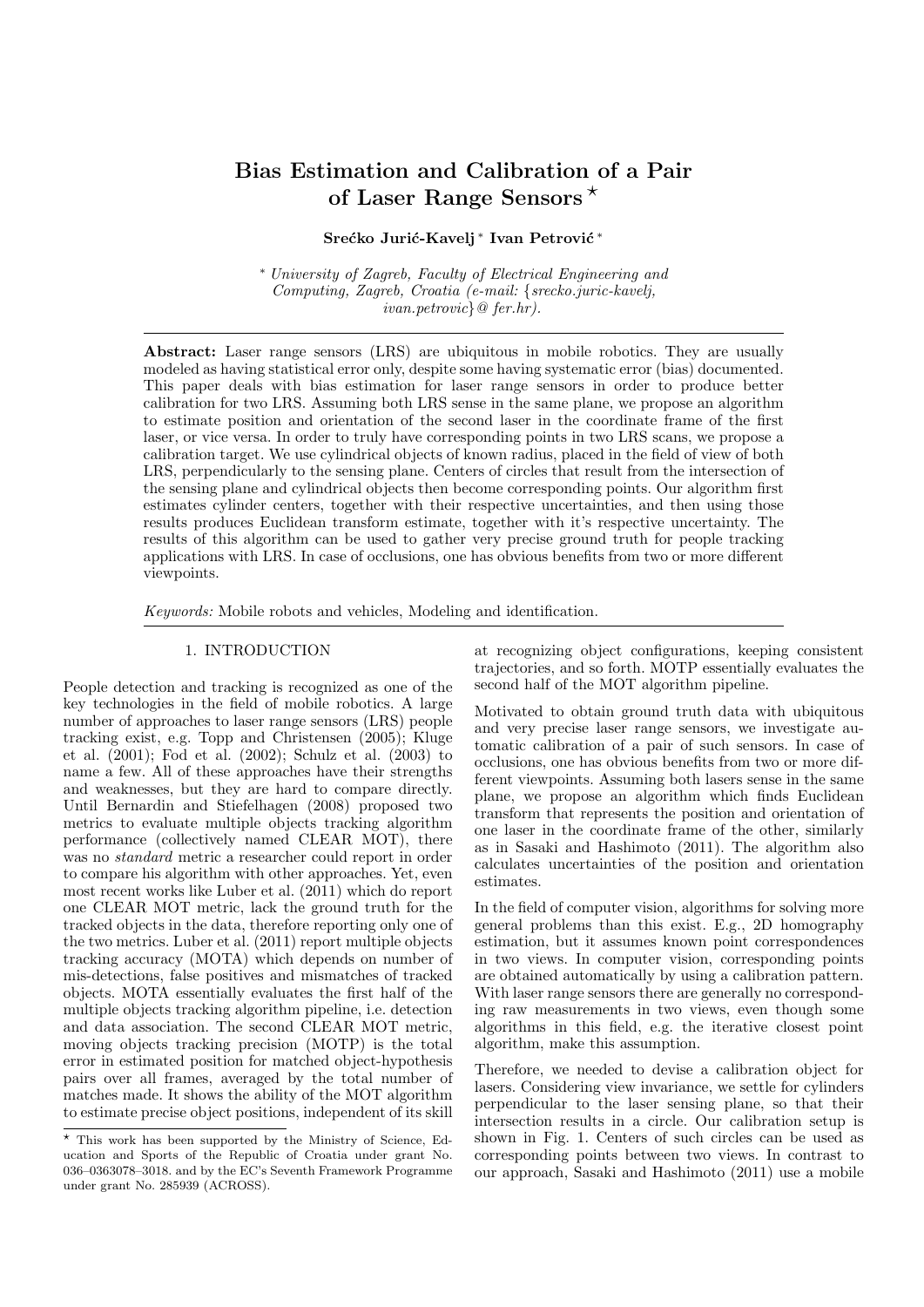

Fig. 1. Experimental setup of two laser range sensors calibration

robot to generate corresponding points. They used Pioneer mobile robots, which are fairly circular, but they stipulated that the robot's center was at distance  $d = 15$  cm in the direction of scanning from the center of the cluster of points belonging to the robot. This is a very rough approximation, and the authors acknowledge that for more accurate results they should use a model of the object.

This paper is organized as follows. Section 2 discuses the Euclidean transform estimation algorithm and is divided into subsections discussing individual aspects. Section 3 evaluates proposed algorithm on real world data obtained with SICK LMS 200 and 291 units. Section 4 concludes the paper.

## 2. ESTIMATION OF 2D EUCLIDEAN TRANSFORM BETWEEN TWO LASER RANGE SENSORS

#### 2.1 Estimating circle from laser range data

Laser range readings are usually modeled as independent Gaussian random variables with true range as mean and known standard deviation, equal for all readings. In order to estimate the circle in maximum likelihood sense from this data, one should minimize the sum of squared distances from measured range and the intersection of the same laser beam with the estimated circle.

Given a circle  $C$  and a set of laser beams sensing it, we define observed variables  $\Delta r_i = r_i^C - r_i$ , where  $r_i^C$  is the range of the  $i$ -th laser beam to it's intersection with the circle  $C$  and  $r_i$  is the measured range by the laser. Assuming observations  $\Delta r_i \sim \mathcal{N}(0, \sigma_r^2)$  are independent and identically distributed, we can define circle likelihood function given all observations

$$
\mathcal{L}(C|r_1, r_2, \dots, r_n) = \prod_{i=1}^n f(\Delta r_i; 0, \sigma_r^2), \tag{1}
$$

where  $f(\Delta r_i; 0, \sigma_r^2)$  is the normal probability density function.

The circle estimate in maximum likelihood sense is

$$
\hat{C}_{mle} = \underset{C \in \mathbb{C}}{\arg \max} \mathcal{L}(C|r_1, r_2, \dots, r_n). \tag{2}
$$

Maximizing likelihood is the same as maximizing loglikelihood, due to monotonicity of the log function. Since observation pdfs are normal

$$
f(\Delta r_i; 0, \sigma_r^2) = \frac{1}{\sqrt{2\pi\sigma_r^2}} e^{-\frac{\Delta r_i^2}{2\sigma_r^2}}, \qquad (3)
$$

it makes sense to work with log-likelihood. Our likelihood maximization problem becomes

$$
\hat{C}_{mle} = \underset{C \in \mathbb{C}}{\arg \max} \ln \mathcal{L}(C|r_1, r_2, \dots, r_n)
$$
\n
$$
= \underset{C \in \mathbb{C}}{\arg \max} \left( -\frac{1}{2\sigma_r^2} \sum_{i=1}^n \Delta r_i^2 + \text{const.} \right), \qquad (4)
$$

or more condense

$$
\hat{C}_{mle} = \underset{C \in \mathbb{C}}{\text{arg min}} \sum_{i=1}^{n} \Delta r_i^2. \tag{5}
$$

The problem of estimating circle from laser range data becomes a nonlinear least-squares problem.

#### 2.2 Finding covariance matrix of the estimated circle parameters

Since we cannot give a closed form solution for the circle estimate, we will also need to propagate the covariance matrix backwards, as described in Hartley and Zisserman (2004).

Consider a differentiable mapping f from a parameter space,  $\mathbb{R}^M$  to a *measurement space*  $\mathbb{R}^N$ , and let a Gaussian probability distribution be defined on  $\mathbb{R}^N$  with covariance matrix  $\Sigma$ . Let  $S_M$  be the image of the mapping f. We assume that  $M < N$  and that  $S_M$  has the same dimension M as the parameter space  $\mathbb{R}^M$ . Thus we are not considering the over-parametrized case at present. A vector  $\mathbf{p} \in \mathbb{R}^M$  represents a parametrization of the point  $f(\mathbf{p})$  on  $S_M$ . Finding the point on  $S_M$  closest in Mahalanobis distance to a given point  $\mathbf{x} \in \mathbb{R}^N$  defines a map from  $\mathbb{R}^N$  to the surface  $S_M$ . We call this mapping  $\eta: \mathbb{R}^N \to S_M$ . Now, f is by assumption invertible on the surface  $S_M$ , and we define  $f^{-1}: S_M \to \mathbb{R}^M$  to be the inverse function.

By composing the map  $\eta : \mathbb{R}^N \to S_M$  and  $f^{-1} : S_M \to \mathbb{R}^M$ we have a mapping  $f^{-1} \circ \eta : \mathbb{R}^N \to \mathbb{R}^M$ . This mapping assigns to a measurement vector  $\mathbf{x}$ , the set of parameters  $\hat{\mathbf{p}}$ corresponding to the ML estimate  $\hat{\mathbf{x}}$ . In principle we may propagate the covariance of the probability distribution in the measurement space  $\mathbb{R}^N$  to compute a covariance matrix for the set of parameters p corresponding to ML estimate.

If f is affine, we may write  $f(\mathbf{p}) = f(\bar{\mathbf{p}}) + J(\mathbf{p} - \bar{\mathbf{p}})$ , where  $f(\mathbf{p}) = \mathbf{x}$  is the mean of the probability distribution on  $\mathbb{R}^N$ . Since we are assuming that the surface  $S_M$  =  $f(\mathbb{R}^M)$  has dimension M, the rank of J is equal to its column dimension. Given a measurement vector x, the ML estimate  $\hat{\mathbf{x}}$  minimizes  $\|\mathbf{x} - \hat{\mathbf{x}}\|_{\Sigma} = \|\mathbf{x} - f(\hat{\mathbf{p}})\|_{\Sigma}$ . Thus, we seek  $\hat{\mathbf{p}}$  to minimize this latter quantity. However,

$$
\|\mathbf{x} - f(\hat{\mathbf{p}})\|_{\Sigma} = \|(\mathbf{x} - \bar{\mathbf{x}}) - J(\hat{\mathbf{p}} - \bar{\mathbf{p}})\|_{\Sigma}
$$
(6)

and this weighted least-squares problem is minimized when

$$
\hat{\mathbf{p}} - \bar{\mathbf{p}} = (J^{\mathrm{T}} \Sigma^{-1} J)^{-1} J^{\mathrm{T}} \Sigma^{-1} (\mathbf{x} - \bar{\mathbf{x}}).
$$
 (7)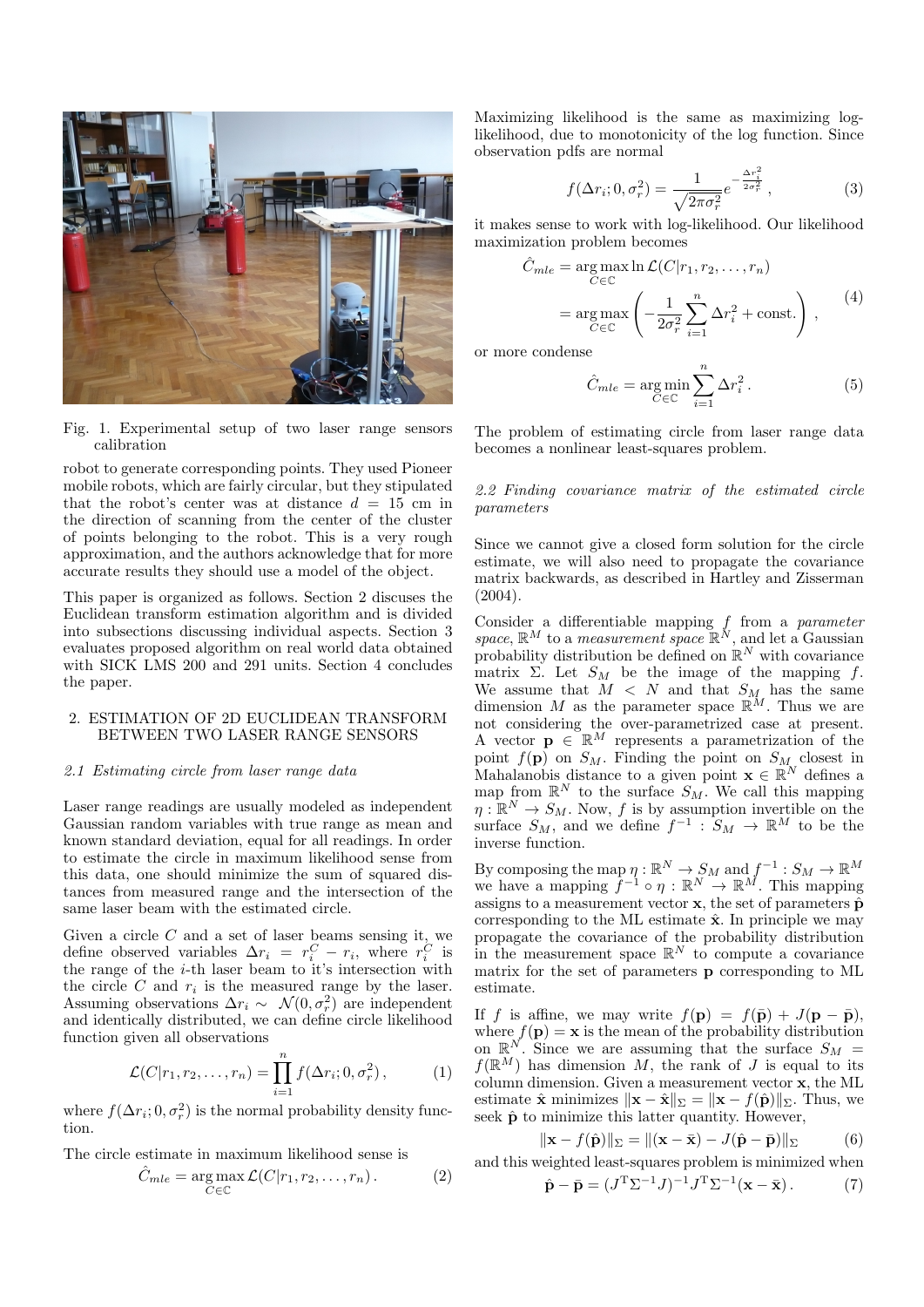Writing  $\bar{\mathbf{p}} = f^{-1}(\bar{\mathbf{x}})$  and  $\hat{\mathbf{p}} = f^{-1}(\hat{\mathbf{x}})$ , we see that

$$
f^{-1} \circ \eta(\mathbf{x}) = \hat{\mathbf{p}}
$$
  
=  $(J^T \Sigma^{-1} J)^{-1} J^T \Sigma^{-1} (\mathbf{x} - \bar{\mathbf{x}}) + \bar{\mathbf{p}}$   
=  $(J^T \Sigma^{-1} J)^{-1} J^T \Sigma^{-1} (\mathbf{x} - \bar{\mathbf{x}}) + f^{-1} (\bar{\mathbf{x}})$   
=  $f^{-1} \circ \eta(\bar{\mathbf{x}}) + (J^T \Sigma^{-1} J)^{-1} J^T \Sigma^{-1} (\mathbf{x} - \bar{\mathbf{x}}).$  (8)

This shows that  $f^{-1} \circ \eta$  is affine and  $(J^{T} \Sigma^{-1} J)^{-1} J^{T} \Sigma^{-1}$ is its linear part. Applying forward propagation of covariance, we see that the covariance matrix for  $\hat{\mathbf{p}}$  is

$$
\hat{\mathbf{p}}^{\Sigma} = (J^{\mathrm{T}} \Sigma^{-1} J)^{-1} J^{\mathrm{T}} \Sigma^{-1} \Sigma \Sigma^{-\mathrm{T}} J (J^{\mathrm{T}} \Sigma^{-1} J)^{-\mathrm{T}} \n= J^{-1} \Sigma J^{-\mathrm{T}} J^{\mathrm{T}} \Sigma^{-1} \Sigma \Sigma^{-\mathrm{T}} J^{-1} \Sigma J^{-\mathrm{T}} \n= J^{-1} \Sigma J^{-\mathrm{T}} \n= (J^{\mathrm{T}} \Sigma^{-1} J)^{-1},
$$
\n(9)

recalling that  $\Sigma$  is symmetric.

It is assumed that the cylindrical objects used for calibration are of known radius  $R$ . The parameter vector  $p$  in that case consists of  $[x_c \ y_c]^T$ , i.e. circle centers. Measurement space is a vector of ranges that the laser range sensor produces for the corresponding cylinder. Since we assume independence of the individual LRS measurements, we can consider only one LRS measurement  $(r, \varphi)$ . Mapping from parameter space to measurement space for this single reading is as follows

$$
Cr = \sqrt{x^2 + y^2}
$$
  
\n
$$
x = \frac{x_c + y_c \tan \varphi \pm \sqrt{D}}{1 + \tan^2 \varphi}
$$
  
\n
$$
y = x \tan \varphi
$$
  
\n
$$
D = (x_c + y_c \tan \varphi)^2 - (1 + \tan^2 \varphi)(x_c^2 + y_c^2 - R^2).
$$
\n(10)

The Jacobian of this transformation at  $[x_c, y_c]^T$  is given with

$$
cJ = \frac{\partial_C r}{\partial \mathbf{p}}
$$
  
\n
$$
= \left[\frac{\partial_C r}{\partial x_c} \frac{\partial_C r}{\partial y_c}\right]
$$
  
\n
$$
= \frac{1}{2} (x^2 + y^2)^{-\frac{1}{2}} \left[2x \frac{\partial x}{\partial x_c} + 2y \frac{\partial y}{\partial x_c} 2x \frac{\partial x}{\partial y_c} + 2y \frac{\partial y}{\partial y_c}\right]
$$
  
\n
$$
= \frac{1}{c^r} \left[x \frac{\partial x}{\partial x_c} + y \frac{\partial x}{\partial x_c} \tan \varphi \right] x \frac{\partial x}{\partial y_c} + y \frac{\partial x}{\partial y_c} \tan \varphi\right]
$$
  
\n
$$
\frac{\partial x}{\partial x_c} = \frac{1 \pm D^{-\frac{1}{2}} (y_c \tan \varphi - x_c \tan^2 \varphi)}{1 + \tan^2 \varphi}
$$
  
\n
$$
\frac{\partial x}{\partial y_c} = \frac{\tan \varphi \pm D^{-\frac{1}{2}} (x_c \tan \varphi - y_c)}{1 + \tan^2 \varphi}, \tag{11}
$$

where the ambiguous sign is determined by Eq.  $(10)$ , i.e. out of two possible line and circle intersections, the one closer to the origin (LRS) is taken.

Finally, given all the measurements for a cylinder, estimated center uncertainty is given by

$$
{}_C\Sigma = \left(\sum_j {}_C J_j^{\mathrm{T}} {}_r \Sigma_j^{-1} {}_C J_j\right)^{-1}.\tag{12}
$$

## 2.3 Estimating 2D Euclidean transform

2D Euclidean transform consists of rotation  $\theta$  and translation t. Having determined cylinder centers with both LR sensors  $(\mathbf{x}_i \text{ and } \mathbf{x}'_i)$ , we can proceed to estimate Euclidean transform.

After translating cylinder centers for  $t_1$  and  $t_2$  to move them to their respective centroids, Kabsch algorithm (constrained orthogonal Procrustes problem) can be applied in order to determine rotation  $\theta$  between those two point sets. Translation part of the transform is then

$$
\mathbf{t} = Rot(\theta)\mathbf{t}_1 - \mathbf{t}_2, \qquad (13)
$$

where

$$
Rot(\theta) = \begin{bmatrix} \cos \theta & -\sin \theta \\ \sin \theta & \cos \theta \end{bmatrix} .
$$
 (14)

Unfortunately, this is not an ML estimate given cylinder center uncertainties  ${}_{C}\Sigma$ . But it is a good starting point for solving the following minimization problem

$$
\hat{\theta}_{mle}, \hat{\mathbf{t}}_{mle} = \underset{\theta, \mathbf{t}, \bar{\mathbf{x}}_i}{\arg \min} \sum_{i} (\mathbf{x}_i - \bar{\mathbf{x}}_i)^{\mathrm{T}}{}_C \Sigma_i^{-1} (\mathbf{x}_i - \bar{\mathbf{x}}_i) +
$$
\n
$$
(\mathbf{x}'_i - \bar{\mathbf{x}}'_i)^{\mathrm{T}} {}_{C'} \Sigma_i^{-1} (\mathbf{x}'_i - \bar{\mathbf{x}}'_i),
$$
\n(15)

where  $\bar{\mathbf{x}}'_i = Rot(\theta)\bar{\mathbf{x}}_i + \mathbf{t}$ . Using Cholesky decomposition for matrices  ${}_{C}\Sigma_i^{-1}$  and  ${}_{C'}\Sigma_i^{-1}$  one can construct a criteria function that can be used with the readily available nonlinear least squares minimization algorithms.

## 2.4 Estimating 2D Euclidean transform uncertainty

In  $\theta$ , t parametrization the transform is obviously nonlinear. It is usual to represent the transform in linear and over-parametrized form

$$
H = \begin{bmatrix} Rot(\theta) & \mathbf{t} \\ \mathbf{0}^{\mathrm{T}} & 1 \end{bmatrix} \tag{16}
$$

and represent points in homogeneous coordinates. In this case we have  $\cos \theta$  and  $\sin \theta$  instead of just  $\theta$ .

In order to apply result for circle uncertainty in Eq. (9) we introduce mapping  $g : \mathbb{R}^d \to \mathbb{R}^M$  from the space of essential parameters  $\mathbb{R}^d$  to the parameter space  $\mathbb{R}^{\tilde{M}}$ . Now  $f \circ g$  maps from essential parameter to measurement space. If the partial derivatives matrix of  $g$  is given by  $A$ , then the partial derivatives matrix of  $f \circ g$  is JA. Given that, the covariance matrix of essential parameters is then given by

$$
{}_{\mathbf{h}^d}\Sigma = (A^T J^T{}_N \Sigma^{-1} J A)^{-1} \tag{17}
$$

and the covariance matrix of parameters is given by

$$
{}_{\mathbf{h}^M}\Sigma = A(A^T J^T{}_N \Sigma^{-1} J A)^{-1} A^T. \tag{18}
$$

Assuming  $\mathbf{h}^M = \begin{bmatrix} \cos \theta & \sin \theta & \mathbf{t}^T & \mathbf{\bar{x}}_1 & \dots & \mathbf{\bar{x}}_n \end{bmatrix}^T$  and  $\mathbf{h}^d =$  $\begin{bmatrix} \theta & \mathbf{t}^T & \bar{\mathbf{x}}_1 & \dots & \bar{\mathbf{x}}_n \end{bmatrix}^T$  we get partial derivative matrices

$$
A = \begin{bmatrix} -\sin\theta & 0_{2 \times 2n} \\ \cos\theta & 0_{2 \times 2n} \\ 0_{2n \times 1} & I_{2n \times 2n} \end{bmatrix}
$$
 (19)

and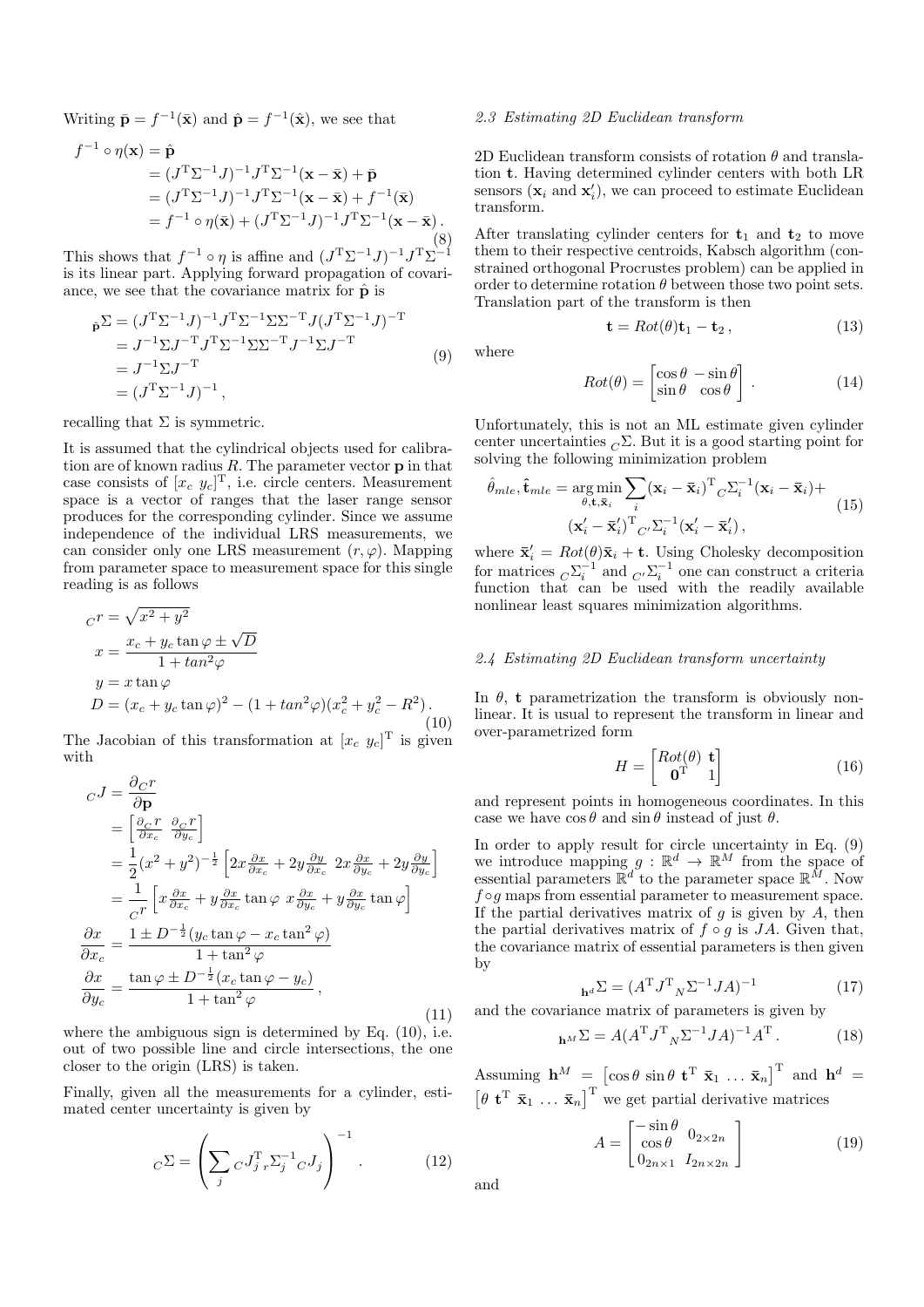$$
\mathbf{h}^{M} J = \frac{\partial \left[\overline{\mathbf{x}}_{1}^{\mathrm{T}} \dots \overline{\mathbf{x}}_{n}^{\mathrm{T}} \overline{\mathbf{x}}_{1}^{\mathrm{T}} \dots \overline{\mathbf{x}}_{n}^{\mathrm{T}}\right]^{T}}{\partial \mathbf{h}^{M}}
$$
\n
$$
= \begin{bmatrix}\n0_{2n \times 4} & | & I_{2n \times 2n} \\
\overline{\mathbf{x}}_{1,1} - \overline{\mathbf{x}}_{1,2} - \overline{\mathbf{x}}_{1,1}^{\mathrm{T}} \overline{\mathbf{0}}_{1}^{\mathrm{T}} \overline{\mathbf{Cos}} \overline{\theta} - \overline{\mathbf{s}} \overline{\mathbf{m}} \overline{\theta}} - \overline{\mathbf{Cos}} \overline{\mathbf{m}} \overline{\mathbf{Cos}} \overline{\mathbf{Cos}} \overline{\mathbf{Cos}} \overline{\mathbf{Cos}} \overline{\mathbf{Cos}} \overline{\mathbf{Cos}} \overline{\mathbf{Cos}} \overline{\mathbf{Cos}} \overline{\mathbf{Cos}} \overline{\mathbf{Cos}} \overline{\mathbf{Cos}} \overline{\mathbf{Cos}} \overline{\mathbf{Cos}} \overline{\mathbf{Cos}} \overline{\mathbf{Cos}} \overline{\mathbf{Cos}} \overline{\mathbf{Cos}} \overline{\mathbf{Cos}} \overline{\mathbf{Cos}} \overline{\mathbf{Cos}} \overline{\mathbf{Cos}} \overline{\mathbf{Cos}} \overline{\mathbf{Cos}} \overline{\mathbf{Cos}} \overline{\mathbf{Cos}} \overline{\mathbf{Cos}} \overline{\mathbf{Cos}} \overline{\mathbf{Cos}} \overline{\mathbf{Cos}} \overline{\mathbf{Cos}} \overline{\mathbf{Cos}} \overline{\mathbf{Cos}} \overline{\mathbf{Cos}} \overline{\mathbf{Cos}} \overline{\mathbf{Cos}} \overline{\mathbf{Cos}} \overline{\mathbf{Cos}} \overline{\mathbf{Cos}} \overline{\mathbf{Cos}} \overline{\mathbf{Cos}} \overline{\mathbf{Cos}} \overline{\mathbf{Cos}} \overline{\mathbf{Cos}} \overline{\mathbf{Cos}} \overline{\mathbf{Cos}} \overline{\mathbf{Cos}} \overline{\mathbf{Cos}} \overline{\mathbf{Cos}} \overline{\mathbf{Cos}} \overline{\math
$$

## 3. ALGORITHM EVALUATION ON REAL WORLD DATA

In this section we evaluate the proposed 2D Euclidean transform estimation algorithm on data obtained with two different SICK LR sensors. The algorithm is summarized in the pseudocode that follows.

- 1: procedure EstimateEuclideanTransform (LRS data, cylinder scan segments)
- 3: for all laser  $\in$  LRS do
- 4: **for all** segment  $\in$  cylinder segments **do**
- 5:  $\hat{C} \leftarrow$  estimate cylinder center using Eq. (5) 6:  $C^{\Sigma} \leftarrow$  estimate it's uncertainty using Eq.
- (12)
- 7: end for
- 8: end for
- 9:  $t_1 \leftarrow$  centroid of the LRS1 cylinder centers
- 10:  $\mathbf{t}_2 \leftarrow$  centroid of the LRS2 cylinder centers
- 11:  $Rot(\theta) \leftarrow by applying Kabsch algorithm on the$ resulting corresponding points
- 12:  $\mathbf{t} \leftarrow Rot(\theta)\mathbf{t}_1 \mathbf{t}_2$
- 13:  $\hat{\theta}_{mle}, \hat{\mathbf{t}}_{mle} \leftarrow$  by minimizing Eq. (15) and using previous results for initialization
- 14:  $h^M \Sigma \leftarrow$  by inserting Equations (19) and (20) into (18)

## 15: end procedure

The sensors used where LMS 200-30106 (indoor unit, mounted on Pioneer 3-DX) and LMS 291-S05 (outdoor unit, mounted on Pioneer 3-AT). The robots were placed in the opposite corners of a  $7 \times 6.5$  m<sup>2</sup> room. Three fire extinguishers were used as calibration targets (cylindrical objects), placed in the center of the room, in the field of view of both LRS.

Circle estimate of the central cylinder in the FOV of the outdoor SICK unit, as shown in Fig. 2, was unexpected. It's center was estimated fairly closer to the LRS than truly is in order to have intersection points between the circle and the laser beams. Either our cylinder had larger radius than we thought, or there was something wrong with the sensor.

#### 3.1 Modeling and measuring LRS bias

Technical specifications for LMS 291 state that the device has a bias of ±35 mm in it's millimeter mode (range in 1 to 20 m). The LMS 200 has somewhat smaller bias of  $\pm 15$  mm, but it also has smaller range (from 1 to 8 m).



Fig. 2. Estimating circle from LMS 291 data. Blue crosses represent laser measurements (100 scans), green x is their mean. Estimated circle is drawn with dashed magenta line, and magenta ellipse is 10 times magnified 95% confidence region of circle center.

Given that, measured range is modeled as follows

$$
r_i = r_i^{\text{true}} + b + \delta r, \qquad (21)
$$

where  $\delta r \sim \mathcal{N}(0, \sigma_r^2)$ . A convenient way to estimate bias is to measure a straight wall with as large FOV as possible. Wall (line) is given in Hess normal form with parameters  $(p, \vartheta)$ . The laser measurement (of that line) at angle  $\varphi_i$  is then

$$
_{L}r_{i} = \frac{p}{\cos(\varphi_{i} - \vartheta)} + b.
$$
 (22)

Bias is found by minimizing the following criteria function

$$
\hat{b}_{mle} = \underset{p,\vartheta,b}{\arg \min} \sum_{i \in L} (r_i - {}_L r_i)^2 . \tag{23}
$$

You may notice that the line parameters are estimated as well. We found this to be easier than to place the laser so that line parameters are exactly known.

Results of bias estimation for SICK LMS 291 are shown in Fig. 3. Estimated bias was 24.5 mm. Following the same procedure, estimated bias for SICK LMS 200 was 11 mm.

#### 3.2 Results after accounting for LRS bias

After accounting for LRS bias, circle estimate for central cylinder in LMS 291 FOV is shown in Fig. 4. Taking bias into account, we have managed to get a much better estimate for the cylinder center.

After running the algorithm, we got the following transform matrix

$$
H = \begin{bmatrix} Rot(-170.30^{\circ}) & 4.75\\ \mathbf{0}^{T} & 1 \end{bmatrix} . \tag{24}
$$

We also have got the full covariance matrix of the transform for use in point transfer covariance calculation. As an example, we got  $\sigma_{\theta} = 0.033^{\circ}$ ,  $\sigma_{t_1} = 1.3$  mm and  $\sigma_{t_2} = 1.61$  mm.

In order to test our estimate, we ran our algorithm 10 times on sequentially obtained data. Cylinders remained